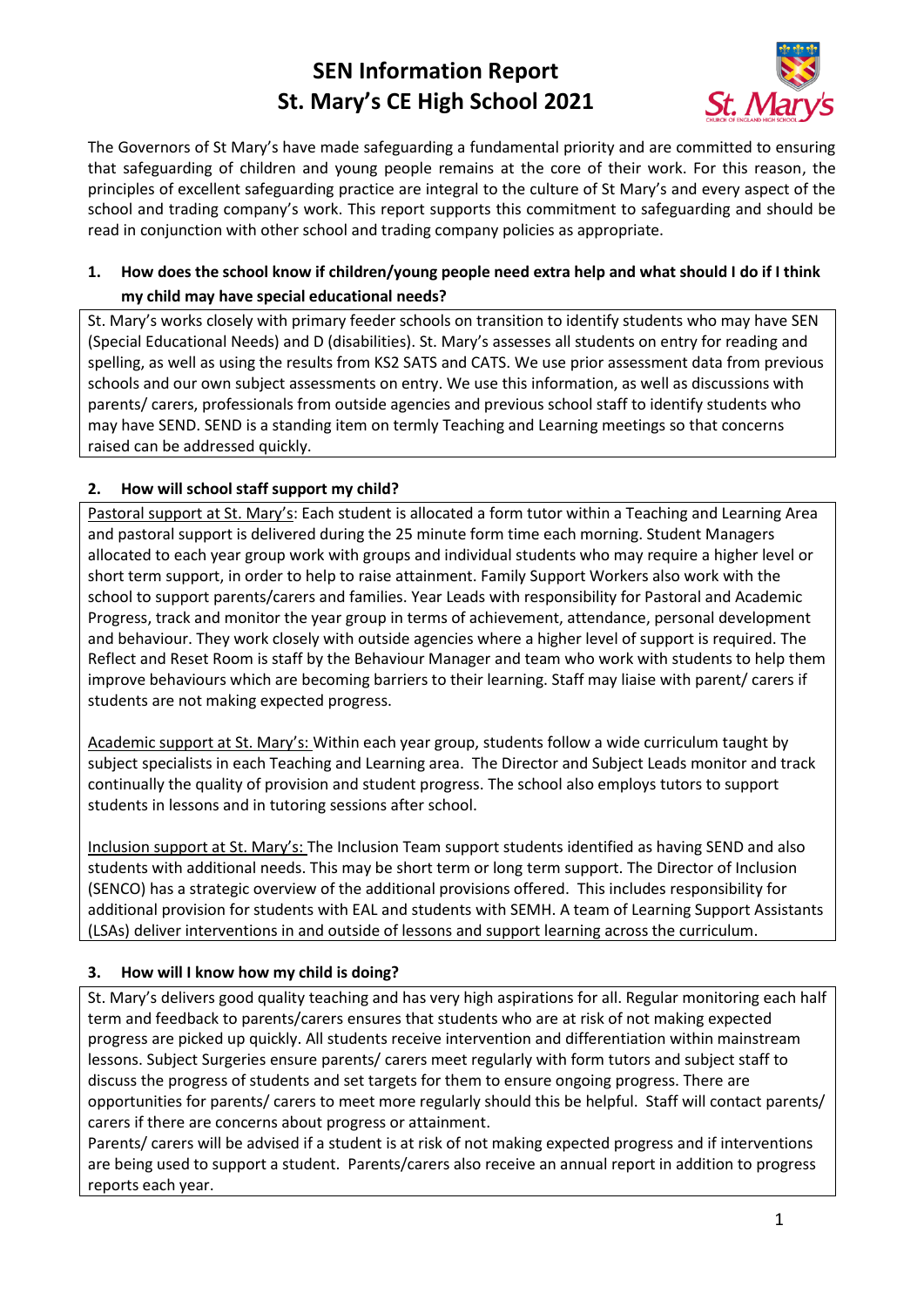### **4. How will the learning and development provision be matched to my child's needs?**

St. Mary's delivers quality first teaching and has very high aspirations for all students. Differentiation is used in lessons to ensure that the learning and teaching provision matches student's needs and every child is challenged. All staff produce lesson plans and resources that identify the support that will be used in each lesson. This will include information about how Learning Support Assistants and learning resources will be used. When additional adults are used in lessons they will support the learning of all students in the classroom.

# **5. What support will there be for my child's overall wellbeing?**

St Mary's has a high level of commitment to the personal development of every child and this includes teaching them to be safe, independent and healthy. Personal, Social and Health Education is delivered through timetabled lessons. Students are taught how to keep themselves safe and to recognise unsafe behaviours and personal development is an intrinsic part of the many aspects of the curriculum. All students meet with their form tutor every day and a non-teaching Student Manager monitors student wellbeing on a daily basis.

# **6. What specialist services and expertise are available at or accessed by the school?**

St. Mary's uses external agencies and specialist services, such as Speech and Language therapist, Education Support Centre, Educational Psychologist, Children and Adolescent Mental Health Service (CAMHS), Visual and Hearing Impairment advisors, ASD advisory teachers, SpLD Base, YCH and other professionals as required. St Mary's staff also have direct access to the onsite Family Support Workers who support parents/carers and families.

St Mary's offers Place2Be, a specialist counselling service that is available for students to self-refer or to be referred for support. The school also employ a Mental Health Lead and Safeguarding Officer.

# **7. What training have the staff, supporting children and young people with SEND, had or are having?**

The Director of Inclusion (SENCO) is undergoing the SENCO National Award for SEND Co-ordination. Other staff have additional training in areas such as ELSA, speech and language, behaviour management, additional literacy and numeracy, counselling and visual impairment. There is an ongoing Continuing Professional Activities programme in place for all staff. Staff appraisal identifies any gaps in training and supports staff to access relevant professional development.

# **8. How will you help me to support my child's learning?**

St. Mary's provides an annual written report as well as three progress data reports throughout the school year and there are Parent/ carer meetings. These provide information about how well a child is doing. Parents/ carers of students on the Additional Needs Register are informed in the autumn term and will receive communication from the school when any additional provision is put in place. There are also opportunities to access further discussions with school staff if parents/carers feel this would be helpful.

All students have opportunities for extended learning and all extended learning is placed on Google Classroom which can be accessed by students and parents/carers from home. Students can access help with extended learning (homework) in the Learning Resource Centre every morning before and after school (until 5pm), when staff will be available to help them. KS4 students can access the Study Café each day in the Dining Room until 4.30pm when staff are available for support and resources such as laptops and the internet can be accessed.

Communication with parents/carers about extended learning (homework) is via Google Classroom online system for which all parents/carers have a log in/password. There are opportunities for parents/ carers to attend workshops and information evenings to support learning and student well-being at various points throughout the school year.